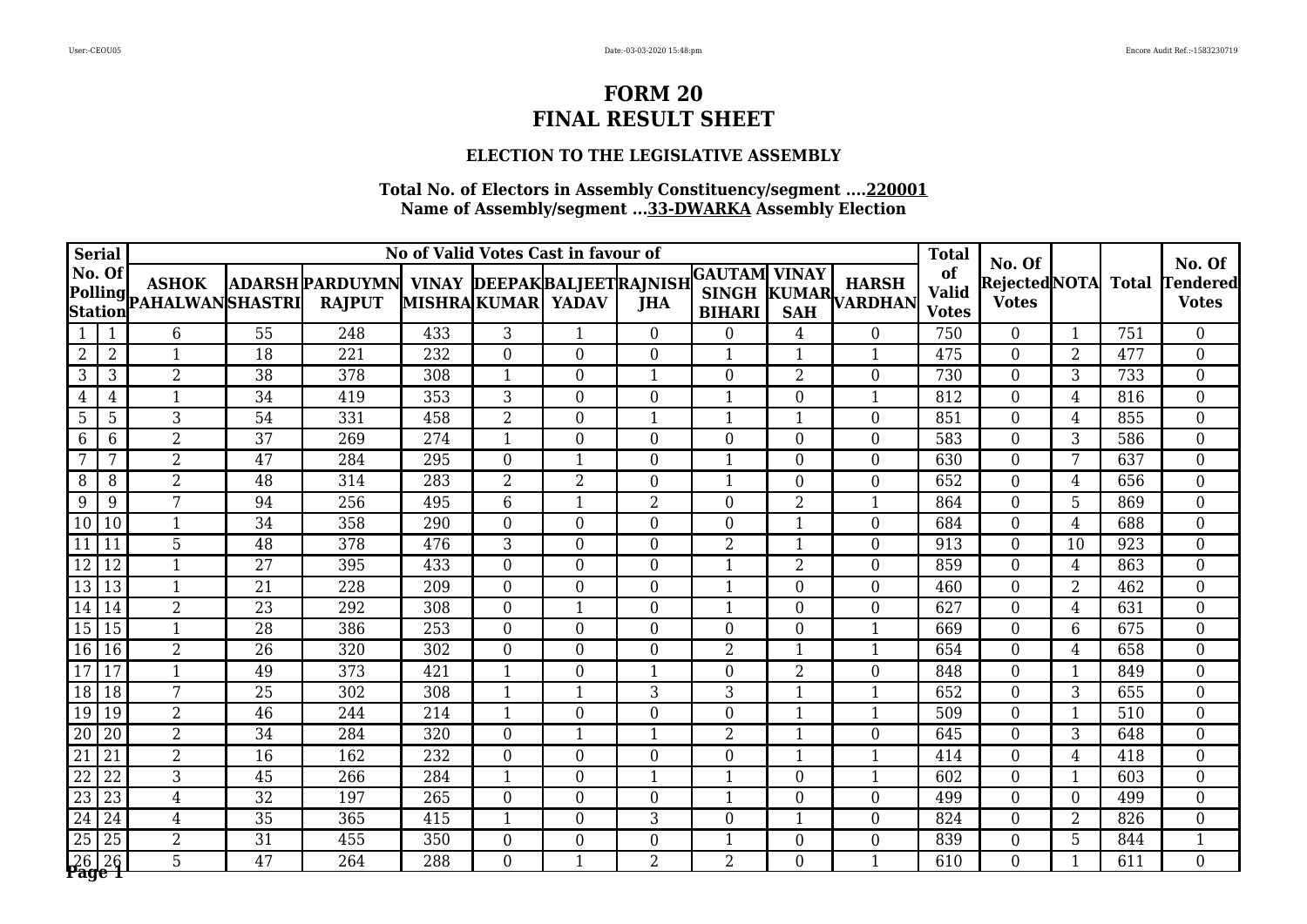### **ELECTION TO THE LEGISLATIVE ASSEMBLY**

|                 | <b>Serial</b>          |                                         |                 |                                                                  |                  |                   | No of Valid Votes Cast in favour of |                  |                                                |                  |                               | <b>Total</b>                       | No. Of                        |                  |              | No. Of                    |
|-----------------|------------------------|-----------------------------------------|-----------------|------------------------------------------------------------------|------------------|-------------------|-------------------------------------|------------------|------------------------------------------------|------------------|-------------------------------|------------------------------------|-------------------------------|------------------|--------------|---------------------------|
|                 | No. Of                 | <b>ASHOK</b><br>Polling PAHALWANSHASTRI |                 | ADARSH PARDUYMN  VINAY  DEEPAK BALJEET RAJNISH <br><b>RAJPUT</b> |                  | MISHRAKUMAR YADAV |                                     | <b>JHA</b>       | <b>GAUTAM</b><br><b>SINGH</b><br><b>BIHARI</b> | <b>VINAY</b>     | <b>HARSH</b><br>KUMAR VARDHAN | of<br><b>Valid</b><br><b>Votes</b> | Rejected NOTA<br><b>Votes</b> |                  | <b>Total</b> | Tendered <br><b>Votes</b> |
| $\overline{27}$ | $\sqrt{27}$            | $\overline{5}$                          | $\overline{26}$ | $\overline{218}$                                                 | $\overline{230}$ | $\overline{0}$    | $\mathbf{1}$                        | $\overline{0}$   | 1                                              | 1                | $\overline{0}$                | 482                                | $\overline{0}$                | $\overline{2}$   | 484          | $\overline{0}$            |
| $\overline{28}$ | $\overline{28}$        | $6\phantom{1}$                          | $\overline{38}$ | 231                                                              | $\overline{267}$ | $\overline{2}$    | $\boldsymbol{0}$                    | $\overline{0}$   | 1                                              | $\boldsymbol{0}$ | $\overline{0}$                | 545                                | $\boldsymbol{0}$              | $\mathbf{1}$     | 546          | $\boldsymbol{0}$          |
| 29              | 29                     | 3                                       | 55              | 360                                                              | 368              | $\overline{2}$    | $\mathbf{1}$                        | $\mathbf{1}$     | $\overline{2}$                                 | $\overline{2}$   | $\overline{0}$                | 794                                | $\boldsymbol{0}$              | $\overline{2}$   | 796          | $\overline{0}$            |
| $\overline{30}$ | 30                     | 3                                       | 21              | 145                                                              | 230              | $\overline{0}$    | $\boldsymbol{0}$                    | $\mathbf{1}$     | $\overline{0}$                                 | $\mathbf{0}$     | $\boldsymbol{0}$              | 400                                | $\boldsymbol{0}$              | $\overline{2}$   | 402          | $\boldsymbol{0}$          |
| 31              | 31                     | 7                                       | $\overline{23}$ | 240                                                              | 285              | $\mathbf{1}$      | $\overline{0}$                      | $\overline{0}$   | $\overline{2}$                                 | $\overline{2}$   | $\theta$                      | 560                                | $\overline{0}$                | $\overline{0}$   | 560          | $\overline{0}$            |
| $\overline{32}$ | 32                     | 7                                       | $\overline{35}$ | 358                                                              | 504              | $\mathbf{1}$      | $\boldsymbol{0}$                    | $\boldsymbol{0}$ | 1                                              | $\boldsymbol{0}$ | $\boldsymbol{0}$              | 906                                | $\boldsymbol{0}$              | $\overline{2}$   | 908          | $\mathbf{1}$              |
| 33              | 33                     | $5\phantom{.}$                          | 40              | 183                                                              | 313              | $\mathbf{1}$      | $\boldsymbol{0}$                    | $\overline{0}$   | 1                                              | $\overline{2}$   | $\mathbf{1}$                  | 546                                | $\boldsymbol{0}$              | 3                | 549          | $\boldsymbol{0}$          |
| 34              | 34                     | 7                                       | 67              | 166                                                              | 312              | $\boldsymbol{0}$  | $\boldsymbol{0}$                    | $\mathbf{1}$     | 1                                              | 1                | $\overline{2}$                | 557                                | $\boldsymbol{0}$              | $\boldsymbol{0}$ | 557          | $\boldsymbol{0}$          |
| $\overline{35}$ | 35                     | $\mathbf{1}$                            | 81              | 279                                                              | 468              | 3                 | $\boldsymbol{0}$                    | $\boldsymbol{0}$ | 3                                              | $\mathbf{1}$     | 3                             | 839                                | $\boldsymbol{0}$              | 3                | 842          | $\boldsymbol{0}$          |
| 36              | 36                     | 12                                      | 62              | 225                                                              | 457              | 5                 | $\boldsymbol{0}$                    | $\boldsymbol{0}$ | $\overline{2}$                                 | $\overline{2}$   | $\mathbf{1}$                  | 766                                | $\boldsymbol{0}$              | $\overline{2}$   | 768          | $\boldsymbol{0}$          |
| 37              | 37                     | 1                                       | 41              | 221                                                              | 463              | $\boldsymbol{0}$  | $\boldsymbol{0}$                    | $\mathbf{1}$     | $\overline{2}$                                 | $\overline{2}$   | $\overline{2}$                | 733                                | $\boldsymbol{0}$              | $\overline{3}$   | 736          | $\boldsymbol{0}$          |
| $\overline{38}$ | 38                     | $\overline{4}$                          | 68              | 189                                                              | 419              | 1                 | $\boldsymbol{0}$                    | $\overline{0}$   | 1                                              | 1                | $\mathbf{1}$                  | 684                                | $\boldsymbol{0}$              | $\mathbf{1}$     | 685          | $\boldsymbol{0}$          |
| $\overline{39}$ | 39                     | 11                                      | 40              | 313                                                              | 428              | $\Omega$          | $\mathbf{1}$                        | $\mathbf{1}$     | $\overline{4}$                                 | 2                | $\overline{2}$                | 802                                | $\boldsymbol{0}$              | 3                | 805          | $\mathbf{1}$              |
| 40              | 40                     | 5                                       | 36              | 257                                                              | 421              | $\overline{0}$    | $\overline{0}$                      | $\overline{0}$   | 1                                              | 1                | $\overline{0}$                | 721                                | $\overline{0}$                | 5                | 726          | $\overline{0}$            |
| 41              | 41                     | $\overline{4}$                          | 29              | 170                                                              | 168              | $\overline{0}$    | $\boldsymbol{0}$                    | $\overline{0}$   | $\overline{0}$                                 | $\overline{0}$   | $\overline{0}$                | 371                                | $\boldsymbol{0}$              | $\mathbf{1}$     | 372          | $\boldsymbol{0}$          |
| $\overline{42}$ | 42                     | $\overline{11}$                         | $\overline{56}$ | 409                                                              | $\overline{405}$ | $\overline{0}$    | $\mathbf{1}$                        | $\mathbf{1}$     | $\Omega$                                       | 1                | $\theta$                      | 884                                | $\overline{0}$                | 3                | 887          | $\overline{0}$            |
| 43              | 43                     | $\overline{2}$                          | $9\,$           | 204                                                              | $\overline{230}$ | $\overline{0}$    | $\boldsymbol{0}$                    | $\overline{0}$   | 1                                              | $\mathbf{1}$     | $\boldsymbol{0}$              | 447                                | $\boldsymbol{0}$              | $\boldsymbol{0}$ | 447          | $\boldsymbol{0}$          |
| 44              | 44                     | 3                                       | 23              | 286                                                              | 379              | $\mathbf{1}$      | $\overline{1}$                      | $\mathbf{1}$     | $\overline{0}$                                 | 3                | $\overline{0}$                | 697                                | $\boldsymbol{0}$              | 5                | 702          | $\overline{0}$            |
| 45              | 45                     | 3                                       | $\overline{34}$ | 302                                                              | 360              | $\overline{0}$    | $\boldsymbol{0}$                    | $\boldsymbol{0}$ | $\boldsymbol{0}$                               | $\overline{2}$   | $\boldsymbol{0}$              | 701                                | $\boldsymbol{0}$              | $\overline{4}$   | 705          | $\overline{0}$            |
| 46              | 46                     | 2                                       | $\overline{77}$ | 341                                                              | 351              | $\overline{2}$    | $\mathbf{1}$                        | $\mathbf{1}$     | $\overline{2}$                                 | $\boldsymbol{0}$ | $\overline{0}$                | 777                                | $\boldsymbol{0}$              | 5                | 782          | $\boldsymbol{0}$          |
| 47              | 47                     | $\overline{2}$                          | 47              | 407                                                              | 343              | $\mathbf{1}$      | $\boldsymbol{0}$                    | $\mathbf{1}$     | 3                                              | $\overline{2}$   | $\boldsymbol{0}$              | 806                                | $\boldsymbol{0}$              | $\mathbf{1}$     | 807          | $\boldsymbol{0}$          |
| 48              | 48                     | 5                                       | 113             | 383                                                              | 332              | $\mathbf{1}$      | $\boldsymbol{0}$                    | $\boldsymbol{0}$ | $\mathbf{1}$                                   | $\mathbf{1}$     | $\boldsymbol{0}$              | 836                                | $\boldsymbol{0}$              | $\overline{4}$   | 840          | $\boldsymbol{0}$          |
| 49              | $ 49\rangle$           | $\overline{2}$                          | $\overline{77}$ | 266                                                              | 293              | $\mathbf{1}$      | $\overline{0}$                      | $\overline{0}$   | $\overline{0}$                                 | $\overline{2}$   | $\overline{0}$                | 641                                | $\boldsymbol{0}$              | 8                | 649          | $\mathbf{1}$              |
| $\overline{50}$ | 50                     | 3                                       | $\overline{73}$ | 273                                                              | 470              | $\mathbf{1}$      | $\boldsymbol{0}$                    | $\mathbf{1}$     |                                                | 1                | $\overline{2}$                | 825                                | $\boldsymbol{0}$              | $\mathbf{1}$     | 826          | $\boldsymbol{0}$          |
| $\overline{51}$ | 51                     | $\overline{2}$                          | 109             | 112                                                              | 509              |                   | $\mathbf{1}$                        | $\boldsymbol{0}$ | 2                                              | $\mathbf{0}$     | $\boldsymbol{0}$              | 736                                | $\boldsymbol{0}$              | $\boldsymbol{0}$ | 736          | $\boldsymbol{0}$          |
|                 | 52 52<br><b>Page 2</b> | 3                                       | 111             | 313                                                              | 231              | $\overline{0}$    | $\overline{0}$                      | $\overline{0}$   | $\overline{0}$                                 | $\overline{0}$   | $\theta$                      | 658                                | $\overline{0}$                | 10               | 668          | $\overline{0}$            |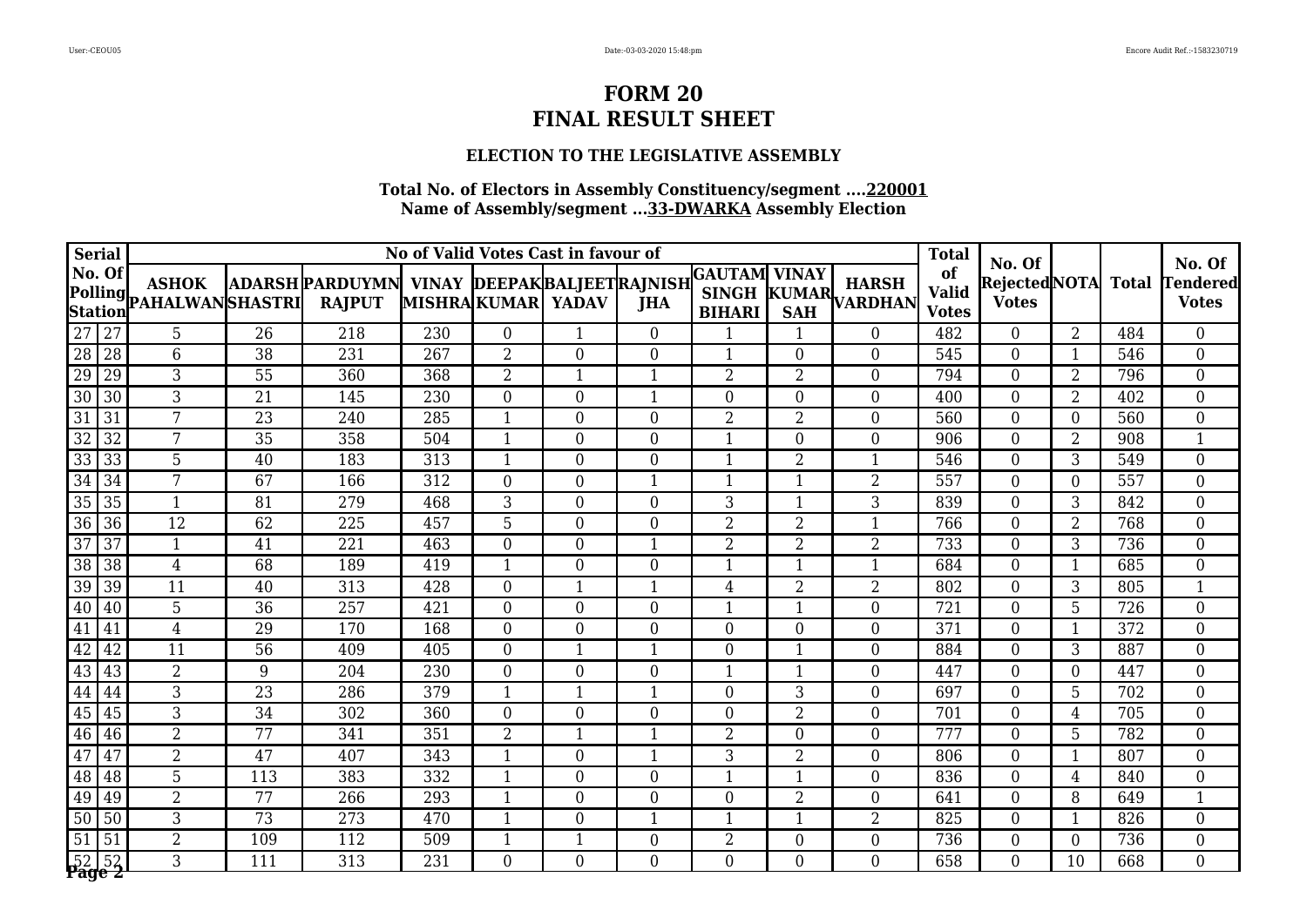### **ELECTION TO THE LEGISLATIVE ASSEMBLY**

|                 | <b>Serial</b>     |                                         |                 |                                                                      |     |                   | No of Valid Votes Cast in favour of |                  |                  |                  |                               | <b>Total</b>                       | No. Of                        |                |              | No. Of                          |
|-----------------|-------------------|-----------------------------------------|-----------------|----------------------------------------------------------------------|-----|-------------------|-------------------------------------|------------------|------------------|------------------|-------------------------------|------------------------------------|-------------------------------|----------------|--------------|---------------------------------|
|                 | No. Of            | <b>ASHOK</b><br>Polling PAHALWANSHASTRI |                 | ADARSH PARDUYMN VINAY DEEPAK BALJEET RAJNISH GAUTAM<br><b>RAJPUT</b> |     | MISHRAKUMAR YADAV |                                     | <b>JHA</b>       | <b>BIHARI</b>    | <b>VINAY</b>     | <b>HARSH</b><br>KUMAR VARDHAN | of<br><b>Valid</b><br><b>Votes</b> | Rejected NOTA<br><b>Votes</b> |                | <b>Total</b> | <b>Tendered</b><br><b>Votes</b> |
|                 | 53 53             | $\overline{0}$                          | 121             | 286                                                                  | 256 | $\overline{0}$    | $\overline{0}$                      | $\overline{0}$   | $\overline{0}$   | $\mathbf{1}$     | $\theta$                      | 664                                | $\overline{0}$                | $\overline{5}$ | 669          | $\overline{0}$                  |
| $\overline{54}$ | $\sqrt{54}$       | 6                                       | 64              | 333                                                                  | 321 | 2                 | $\overline{0}$                      | $\mathbf{1}$     | $\overline{0}$   | $\overline{0}$   | $\mathbf 1$                   | 728                                | $\overline{0}$                | 1              | 729          | $\boldsymbol{0}$                |
|                 | 55 55             | $\overline{2}$                          | 76              | 312                                                                  | 326 | $\mathbf{1}$      | $\boldsymbol{0}$                    | $\overline{0}$   | 1                | $\overline{0}$   | $\mathbf{1}$                  | 719                                | $\boldsymbol{0}$              | 3              | 722          | $\boldsymbol{0}$                |
| $\overline{56}$ | 56                | 11                                      | 81              | 231                                                                  | 512 | $\mathbf{1}$      | $\overline{0}$                      | $\overline{2}$   | 3                | $\boldsymbol{0}$ | $\overline{2}$                | 843                                | $\boldsymbol{0}$              | 3              | 846          | $\boldsymbol{0}$                |
| $\overline{57}$ | 57                | $\overline{5}$                          | $\overline{56}$ | 283                                                                  | 528 | $\mathbf{1}$      | $\overline{0}$                      | $\overline{0}$   | $\overline{0}$   | $\mathbf{1}$     | $\Omega$                      | 874                                | $\overline{0}$                | $\overline{2}$ | 876          | $\overline{0}$                  |
| $\overline{58}$ | 58                | $\overline{2}$                          | $\overline{76}$ | 364                                                                  | 315 | $\mathbf{1}$      | $\boldsymbol{0}$                    | $\mathbf{1}$     | $\boldsymbol{0}$ | $\overline{0}$   | $\mathbf{1}$                  | 760                                | $\boldsymbol{0}$              | $6\phantom{1}$ | 766          | $\overline{0}$                  |
| 59              | 59                | $5\phantom{.}$                          | 60              | 256                                                                  | 489 | 3                 | $\boldsymbol{0}$                    | 5                | 5                | 7                | $\overline{2}$                | 832                                | $\boldsymbol{0}$              | 5              | 837          | $\boldsymbol{0}$                |
| 60              | $\sqrt{60}$       | 3                                       | 20              | 291                                                                  | 339 | $\overline{0}$    | $\boldsymbol{0}$                    | $\boldsymbol{0}$ | $\boldsymbol{0}$ | $\mathbf{1}$     | $\boldsymbol{0}$              | 654                                | $\boldsymbol{0}$              | $\mathbf{1}$   | 655          | $\boldsymbol{0}$                |
| 61              | l 61              | 5                                       | 46              | 356                                                                  | 390 | $\mathbf{1}$      | $\boldsymbol{0}$                    | $\overline{0}$   | $\overline{2}$   | $\boldsymbol{0}$ | $\boldsymbol{0}$              | 800                                | $\overline{0}$                | 8              | 808          | $\boldsymbol{0}$                |
| 62              | 62                | 3                                       | 26              | 309                                                                  | 311 | $\mathbf{1}$      | $\boldsymbol{0}$                    | $\overline{0}$   | $\boldsymbol{0}$ | $\boldsymbol{0}$ | $\overline{0}$                | 650                                | $\boldsymbol{0}$              | $\overline{4}$ | 654          | $\boldsymbol{0}$                |
| 63              | 63                | $\overline{5}$                          | 68              | 314                                                                  | 293 | $\overline{2}$    | $\boldsymbol{0}$                    | $\overline{0}$   | $\overline{0}$   | $\boldsymbol{0}$ | $\overline{0}$                | 682                                | $\boldsymbol{0}$              | 3              | 685          | $\boldsymbol{0}$                |
|                 | 64 64             | $\overline{0}$                          | 49              | 345                                                                  | 319 | $\mathbf{1}$      | $\overline{0}$                      | $\overline{0}$   | $\boldsymbol{0}$ | $\mathbf{1}$     | $\mathbf{1}$                  | 716                                | $\boldsymbol{0}$              | 6              | 722          | $\boldsymbol{0}$                |
| 65              | 65                | $\overline{2}$                          | $\overline{57}$ | 286                                                                  | 454 | $\Omega$          | $\boldsymbol{0}$                    | $\overline{0}$   | $\overline{0}$   | 4                | $\overline{0}$                | 803                                | $\boldsymbol{0}$              | 7              | 810          | $\overline{0}$                  |
|                 | 66 66             | 6                                       | $\overline{25}$ | 240                                                                  | 545 | $\overline{2}$    | $\overline{0}$                      | $\overline{0}$   | $\overline{2}$   | $\overline{4}$   | $\overline{0}$                | 824                                | $\overline{0}$                | $\overline{2}$ | 826          | $\overline{0}$                  |
| 67              | 67                | $\mathbf{1}$                            | 39              | 253                                                                  | 456 | $\overline{2}$    | $\boldsymbol{0}$                    | $\boldsymbol{0}$ | $\boldsymbol{0}$ | $\boldsymbol{0}$ | $\boldsymbol{0}$              | 751                                | $\boldsymbol{0}$              | $\overline{4}$ | 755          | $\overline{0}$                  |
| 68              | 68                | $\mathbf{1}$                            | 30              | 320                                                                  | 419 | $\mathbf{1}$      | $\boldsymbol{0}$                    | $\overline{0}$   | $\overline{0}$   | 2                | $\overline{0}$                | 773                                | $\boldsymbol{0}$              | $\mathbf{1}$   | 774          | $\boldsymbol{0}$                |
| 69              | $\sqrt{69}$       | 3                                       | 26              | 308                                                                  | 275 | $\boldsymbol{0}$  | $\boldsymbol{0}$                    | $\overline{0}$   | $\boldsymbol{0}$ | 1                | $\boldsymbol{0}$              | 613                                | $\boldsymbol{0}$              | $\overline{2}$ | 615          | $\boldsymbol{0}$                |
| 70              | 70                | $\mathbf{1}$                            | 47              | 328                                                                  | 387 | $\mathbf{1}$      | $\mathbf{1}$                        | $\boldsymbol{0}$ | $\overline{0}$   | 1                | $\boldsymbol{0}$              | 766                                | $\boldsymbol{0}$              | 3              | 769          | $\boldsymbol{0}$                |
| 71              | $\overline{71}$   | 8                                       | 40              | 252                                                                  | 369 | $\mathbf{1}$      | $\overline{0}$                      | $\overline{0}$   | 1                | $\boldsymbol{0}$ | $\overline{0}$                | 671                                | $\boldsymbol{0}$              | $\overline{3}$ | 674          | $\overline{0}$                  |
| $\overline{72}$ | $\overline{72}$   | 3                                       | 12              | 252                                                                  | 300 | 1                 | $\boldsymbol{0}$                    | $\overline{0}$   | $\overline{2}$   | $\mathbf{1}$     | $\theta$                      | 571                                | $\boldsymbol{0}$              | $\overline{2}$ | 573          | $\overline{0}$                  |
| 73              | 73                | 3                                       | 41              | 312                                                                  | 241 | $\overline{2}$    | $\mathbf{1}$                        | $\overline{4}$   | 1                | $\overline{0}$   | $\theta$                      | 605                                | $\boldsymbol{0}$              | $\mathbf{1}$   | 606          | $\boldsymbol{0}$                |
| $\overline{74}$ | 74                | $\overline{0}$                          | 56              | 288                                                                  | 327 | 1                 | $\mathbf 1$                         | $\boldsymbol{0}$ | $\overline{0}$   | $\mathbf{1}$     | $\overline{0}$                | 674                                | $\boldsymbol{0}$              | 5              | 679          | $\overline{0}$                  |
| $\overline{75}$ | 75                | $\theta$                                | $\overline{21}$ | 388                                                                  | 400 | $\mathbf{1}$      | $\overline{0}$                      | $\mathbf{1}$     | $\mathbf{1}$     | $\overline{0}$   | $\overline{0}$                | 812                                | $\boldsymbol{0}$              | $\overline{4}$ | 816          | $\overline{0}$                  |
| $\overline{76}$ | 76                | $\overline{2}$                          | $\overline{33}$ | 298                                                                  | 390 | 2                 | $\boldsymbol{0}$                    | $\mathbf{1}$     | 1                | $\boldsymbol{0}$ | $\mathbf{1}$                  | 728                                | $\boldsymbol{0}$              | $\overline{2}$ | 730          | $\boldsymbol{0}$                |
| 77              | 77                | 3                                       | 33              | 309                                                                  | 325 | $\boldsymbol{0}$  | $\boldsymbol{0}$                    | $\boldsymbol{0}$ | $\boldsymbol{0}$ | $\mathbf{1}$     | $\boldsymbol{0}$              | 671                                | $\boldsymbol{0}$              | 5              | 676          | $\boldsymbol{0}$                |
|                 | $78$ 78<br>Page 3 | 3                                       | 36              | 374                                                                  | 408 | $\overline{4}$    | $\boldsymbol{0}$                    | 2                | $\overline{0}$   | 3                | $\mathbf{1}$                  | 831                                | $\overline{0}$                | 7              | 838          | $\overline{0}$                  |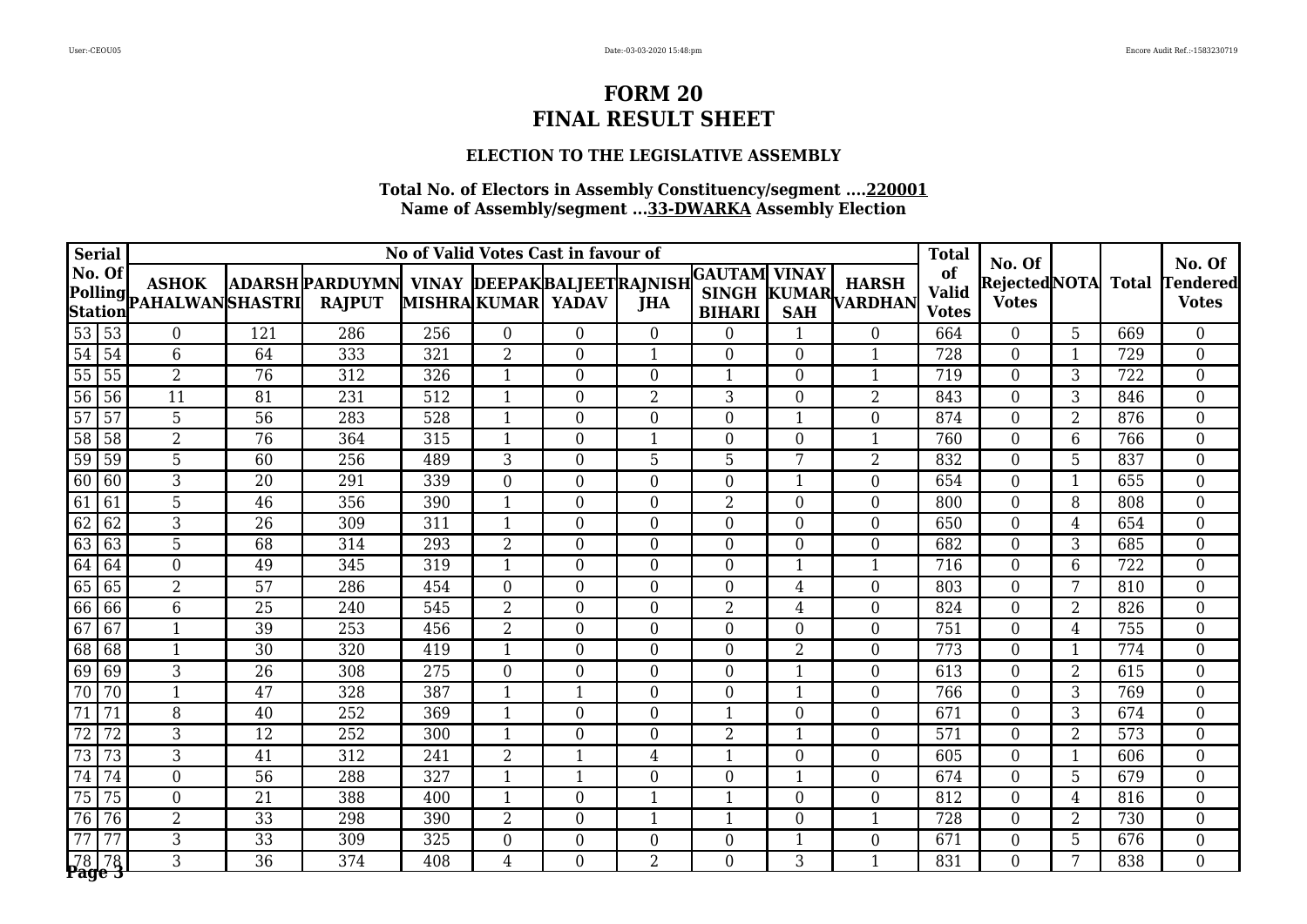### **ELECTION TO THE LEGISLATIVE ASSEMBLY**

|                 | <b>Serial</b>      |                                         |                 |                                                             |                  | No of Valid Votes Cast in favour of |                  |                  |                                                      |                  |                               | <b>Total</b>                       |                                               |                  |              | No. Of                    |
|-----------------|--------------------|-----------------------------------------|-----------------|-------------------------------------------------------------|------------------|-------------------------------------|------------------|------------------|------------------------------------------------------|------------------|-------------------------------|------------------------------------|-----------------------------------------------|------------------|--------------|---------------------------|
|                 | No. Of             | <b>ASHOK</b><br>Polling PAHALWANSHASTRI |                 | ADARSH PARDUYMN VINAY DEEPAKBALJEETRAJNISH<br><b>RAJPUT</b> |                  | MISHRAKUMAR YADAV                   |                  | <b>JHA</b>       | <b>GAUTAM VINAY</b><br><b>SINGH</b><br><b>BIHARI</b> |                  | <b>HARSH</b><br>KUMAR VARDHAN | of<br><b>Valid</b><br><b>Votes</b> | No. Of<br><b>RejectedNOTA</b><br><b>Votes</b> |                  | <b>Total</b> | Tendered <br><b>Votes</b> |
|                 | 79 79              | $\overline{2}$                          | 10              | 177                                                         | 472              | $\mathbf{1}$                        | $\mathbf{1}$     | $\mathbf{1}$     | $\overline{4}$                                       | 1                | $\overline{0}$                | 669                                | $\overline{0}$                                | $\mathbf{1}$     | 670          | $\overline{0}$            |
|                 | $80$   $80$        | $\overline{4}$                          | 21              | 229                                                         | 553              | 5                                   | $\boldsymbol{0}$ | 1                | $\overline{2}$                                       | $\boldsymbol{0}$ | $\mathbf{1}$                  | 816                                | $\boldsymbol{0}$                              | $6\,$            | 822          | $\boldsymbol{0}$          |
| 81              | 81                 | $\overline{4}$                          | 51              | 263                                                         | 577              | 7                                   | $\boldsymbol{0}$ | $\mathbf{1}$     | 3                                                    | $\overline{2}$   | $\overline{0}$                | 908                                | $\boldsymbol{0}$                              | 3                | 911          | $\boldsymbol{0}$          |
| 82              | 82                 | $\overline{4}$                          | 36              | 282                                                         | 565              | $\mathbf{1}$                        | $\mathbf 1$      | 3                | $\overline{2}$                                       | 2                | $\overline{0}$                | 896                                | $\boldsymbol{0}$                              | 9                | 905          | $\boldsymbol{0}$          |
| $\overline{83}$ | 83                 | 7                                       | $\overline{4}$  | 188                                                         | $\overline{250}$ | $\overline{2}$                      | $\mathbf 1$      | $\overline{0}$   | 1                                                    | $\overline{0}$   | $\overline{0}$                | 453                                | $\overline{0}$                                | $\overline{2}$   | 455          | $\boldsymbol{0}$          |
| 84              | l 84               | 7                                       | 18              | 428                                                         | 380              | $\overline{2}$                      | $\boldsymbol{0}$ | $\overline{0}$   | $\overline{2}$                                       | $\mathbf{1}$     | $\theta$                      | 838                                | $\boldsymbol{0}$                              | 3                | 841          | $\boldsymbol{0}$          |
| 85              | 85                 | $\mathbf{1}$                            | 128             | 143                                                         | 696              | 4                                   | $\mathbf{1}$     | $\overline{0}$   | 3                                                    | $\mathbf{1}$     | $\mathbf{1}$                  | 978                                | $\boldsymbol{0}$                              | $\overline{2}$   | 980          | $\overline{0}$            |
| 86              | 86                 | $\mathbf{1}$                            | 26              | 117                                                         | 458              | $\mathbf{1}$                        | $\boldsymbol{0}$ | $\overline{0}$   | $\overline{2}$                                       | $\boldsymbol{0}$ | $\boldsymbol{0}$              | 605                                | $\boldsymbol{0}$                              | $\overline{2}$   | 607          | $\boldsymbol{0}$          |
| $\overline{87}$ | 87                 | 5                                       | 18              | 96                                                          | 427              | $\overline{0}$                      | $\mathbf 1$      | $\overline{0}$   | $\overline{0}$                                       | $\overline{0}$   | $\overline{0}$                | 547                                | $\boldsymbol{0}$                              | $\boldsymbol{0}$ | 547          | $\overline{0}$            |
| 88              | 88                 | $\mathbf{1}$                            | 17              | 287                                                         | 256              | $\mathbf{1}$                        | $\overline{0}$   | $\overline{0}$   | $\overline{0}$                                       | $\overline{0}$   | $\overline{0}$                | 562                                | $\boldsymbol{0}$                              | 5                | 567          | $\boldsymbol{0}$          |
| 89              | 89                 | 6                                       | 22              | 243                                                         | 382              | 3                                   | $\boldsymbol{0}$ | $\mathbf{1}$     | 1                                                    | $\overline{0}$   | $\overline{0}$                | 658                                | $\overline{0}$                                | $\mathbf{1}$     | 659          | $\overline{0}$            |
| $\overline{90}$ | $\sqrt{90}$        | $\overline{2}$                          | $\overline{18}$ | 275                                                         | 325              | $\overline{0}$                      | $\overline{0}$   | $\mathbf{1}$     | $\boldsymbol{0}$                                     | $\mathbf{1}$     | $\overline{0}$                | 622                                | $\overline{0}$                                | $\overline{3}$   | 625          | $\overline{0}$            |
| 91              | 91                 | $\mathbf{1}$                            | 19              | 400                                                         | 390              | $\mathbf{1}$                        | $\boldsymbol{0}$ | $\overline{0}$   | 1                                                    | $\boldsymbol{0}$ | $\overline{0}$                | 812                                | $\boldsymbol{0}$                              | 5                | 817          | $\boldsymbol{0}$          |
| 92              | 92                 | $\overline{0}$                          | 19              | 299                                                         | 448              | 3                                   | $\overline{0}$   | $\mathbf{1}$     | 3                                                    | $\mathbf{1}$     | $\overline{0}$                | 774                                | $\boldsymbol{0}$                              | $\overline{2}$   | 776          | $\boldsymbol{0}$          |
| 93              | 93                 | $\overline{0}$                          | $\overline{22}$ | 329                                                         | 388              | $\overline{2}$                      | $\boldsymbol{0}$ | $\overline{2}$   | $\overline{0}$                                       | $\overline{0}$   | $\mathbf{1}$                  | 744                                | $\boldsymbol{0}$                              | $\overline{4}$   | 748          | $\boldsymbol{0}$          |
| 94              | 94                 | $\mathbf{1}$                            | $\overline{22}$ | 291                                                         | 402              | $\overline{0}$                      | $\overline{0}$   | $\overline{2}$   | 1                                                    | $\mathbf{1}$     | $\theta$                      | 720                                | $\boldsymbol{0}$                              | $\overline{2}$   | 722          | $\boldsymbol{0}$          |
| $\overline{95}$ | 95                 | $\overline{4}$                          | 14              | 370                                                         | 408              | $\overline{0}$                      | $\boldsymbol{0}$ | $\mathbf{1}$     | 3                                                    | $\boldsymbol{0}$ | $\boldsymbol{0}$              | 800                                | $\boldsymbol{0}$                              | $\overline{4}$   | 804          | $\boldsymbol{0}$          |
| 96              | 96                 | $\overline{0}$                          | 20              | 314                                                         | 418              | $\mathbf{1}$                        | $\overline{1}$   | $\overline{0}$   | $\overline{0}$                                       | $\mathbf{1}$     | $\overline{0}$                | 755                                | $\boldsymbol{0}$                              | $\overline{4}$   | 759          | $\boldsymbol{0}$          |
| 97              | $\sqrt{97}$        | 5                                       | 16              | 358                                                         | 410              | $\mathbf{1}$                        | $\boldsymbol{0}$ | $\overline{0}$   | 1                                                    | $\mathbf{1}$     | $\overline{0}$                | 792                                | $\boldsymbol{0}$                              | 6                | 798          | $\boldsymbol{0}$          |
|                 | 98 98              | 1                                       | $\overline{32}$ | 449                                                         | 462              | $\overline{0}$                      | $\boldsymbol{0}$ | $\mathbf{1}$     | $\overline{0}$                                       | $\mathbf{1}$     | $\overline{0}$                | 946                                | $\overline{0}$                                | 9                | 955          | $\overline{0}$            |
|                 | $99$   99          | $\overline{2}$                          | 21              | 371                                                         | 322              | 3                                   | $\boldsymbol{0}$ | $\mathbf{1}$     | $\overline{2}$                                       | 1                | $\mathbf{1}$                  | 724                                | $\boldsymbol{0}$                              | 3                | 727          | $\boldsymbol{0}$          |
|                 | 100 100            | $\overline{0}$                          | 29              | 447                                                         | 446              | $\overline{2}$                      | $\boldsymbol{0}$ | $\mathbf{1}$     | $\boldsymbol{0}$                                     | $\boldsymbol{0}$ | $\mathbf{1}$                  | 926                                | $\boldsymbol{0}$                              | $\overline{3}$   | 929          | $\overline{0}$            |
|                 | 101 101            | $\mathbf{1}$                            | $\overline{16}$ | 344                                                         | 289              | $\mathbf{1}$                        | $\overline{0}$   | $\overline{0}$   | $\overline{0}$                                       | $\overline{0}$   | $\theta$                      | 651                                | $\boldsymbol{0}$                              | $\overline{6}$   | 657          | $\boldsymbol{0}$          |
|                 | 102102             | 2                                       | 16              | 410                                                         | 276              | $\overline{0}$                      | $\boldsymbol{0}$ | $\mathbf{1}$     | $\overline{0}$                                       | 2                | $\mathbf{1}$                  | 708                                | $\boldsymbol{0}$                              | 3                | 711          | $\overline{0}$            |
|                 | 103103             | $\overline{5}$                          | 11              | 256                                                         | 218              | $\boldsymbol{0}$                    | $\boldsymbol{0}$ | $\boldsymbol{0}$ | $\mathbf{1}$                                         | $\boldsymbol{0}$ | $\overline{0}$                | 491                                | $\boldsymbol{0}$                              | 3                | 494          | $\boldsymbol{0}$          |
|                 | 104 104<br>Păge 4' | $\Omega$                                | 16              | 303                                                         | 233              | $\overline{2}$                      | $\overline{0}$   | $\overline{4}$   | $\overline{2}$                                       | $\overline{0}$   | $\theta$                      | 560                                | $\overline{0}$                                | $\overline{2}$   | 562          | $\overline{0}$            |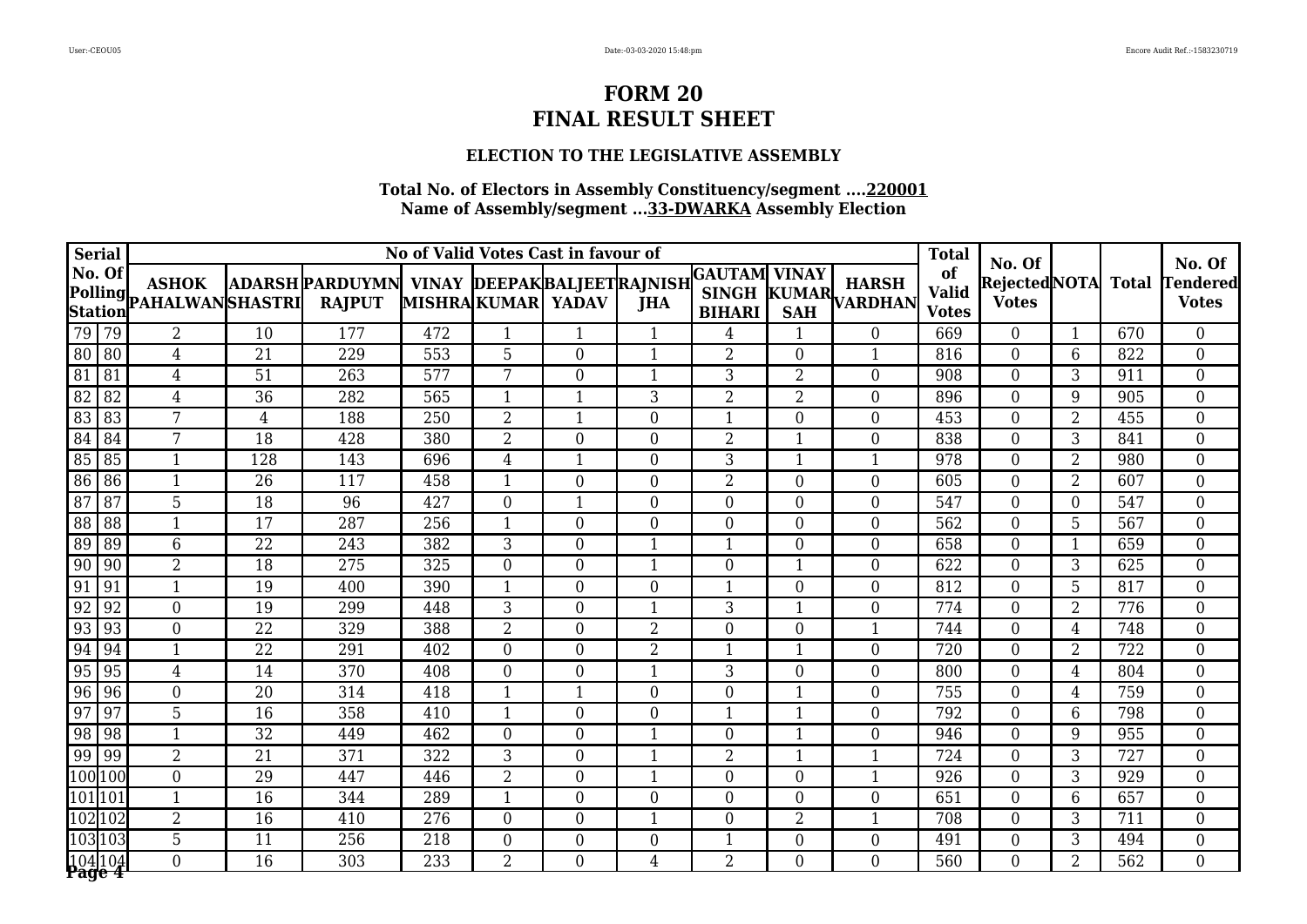### **ELECTION TO THE LEGISLATIVE ASSEMBLY**

| <b>Serial</b>            |                                         |                 |                                                               |     |                   | No of Valid Votes Cast in favour of |                  |                                                |                  |                               | <b>Total</b>                       | No. Of                       |                  |              | No. Of                          |
|--------------------------|-----------------------------------------|-----------------|---------------------------------------------------------------|-----|-------------------|-------------------------------------|------------------|------------------------------------------------|------------------|-------------------------------|------------------------------------|------------------------------|------------------|--------------|---------------------------------|
| No. Of                   | <b>ASHOK</b><br>Polling PAHALWANSHASTRI |                 | ADARSH PARDUYMN VINAY DEEPAK BALJEET RAJNISH<br><b>RAJPUT</b> |     | MISHRAKUMAR YADAV |                                     | <b>JHA</b>       | <b>GAUTAM</b><br><b>SINGH</b><br><b>BIHARI</b> | <b>VINAY</b>     | <b>HARSH</b><br>KUMAR VARDHAN | of<br><b>Valid</b><br><b>Votes</b> | RejectedNOTA<br><b>Votes</b> |                  | <b>Total</b> | <b>Tendered</b><br><b>Votes</b> |
| 105 105                  | $\overline{2}$                          | 14              | 326                                                           | 241 | $\overline{0}$    | $\mathbf{1}$                        | $\overline{0}$   | 1                                              | $\theta$         | $\mathbf{1}$                  | 586                                | $\overline{0}$               | $\overline{0}$   | 586          | $\overline{0}$                  |
| 106 106                  | $\mathbf{1}$                            | 31              | 544                                                           | 395 | $\overline{2}$    | $\boldsymbol{0}$                    | $\theta$         | $\overline{0}$                                 |                  | $\theta$                      | 974                                | $\overline{0}$               | 3                | 977          | $\boldsymbol{0}$                |
| 107 107                  | $\mathbf{1}$                            | 23              | 494                                                           | 388 |                   | $\boldsymbol{0}$                    | $\overline{0}$   | $\overline{2}$                                 | $\theta$         | $\theta$                      | 909                                | $\overline{0}$               | 5                | 914          | $\boldsymbol{0}$                |
| 108 108                  | $\overline{0}$                          | 7               | 396                                                           | 343 | $\overline{0}$    | $\sqrt{2}$                          | $\overline{0}$   | $\overline{2}$                                 |                  | $\mathbf{1}$                  | 752                                | $\boldsymbol{0}$             | $\overline{2}$   | 754          | $\boldsymbol{0}$                |
| 109 109                  | $\Omega$                                | $\overline{10}$ | 254                                                           | 227 | $\Omega$          | $\overline{0}$                      | $\theta$         | $\overline{2}$                                 | $\mathbf{1}$     | $\Omega$                      | 494                                | $\overline{0}$               | $\overline{4}$   | 498          | $\overline{0}$                  |
| 110110                   | $\overline{0}$                          | $\overline{7}$  | $\overline{211}$                                              | 241 | $\overline{0}$    | $\boldsymbol{0}$                    | $\overline{0}$   | $\mathbf{1}$                                   | $\overline{0}$   | $\overline{0}$                | 460                                | $\mathbf 0$                  | $\boldsymbol{0}$ | 460          | $\overline{0}$                  |
| 111111                   | $\overline{0}$                          | 11              | 258                                                           | 269 | $\boldsymbol{0}$  | $\boldsymbol{0}$                    | $\mathbf{1}$     | $\overline{0}$                                 | $\overline{0}$   | $\mathbf{0}$                  | 539                                | $\boldsymbol{0}$             | $\mathbf{1}$     | 540          | $\overline{0}$                  |
| 112112                   | $\boldsymbol{0}$                        | 16              | 274                                                           | 222 | $\mathbf{1}$      | $\boldsymbol{0}$                    | $\boldsymbol{0}$ | $\boldsymbol{0}$                               | 1                | $\boldsymbol{0}$              | 514                                | $\boldsymbol{0}$             | $\mathbf{1}$     | 515          | $\boldsymbol{0}$                |
| 113113                   | $\overline{0}$                          | 12              | 356                                                           | 331 | $\mathbf{1}$      | $\overline{0}$                      | $\overline{0}$   | $\overline{0}$                                 | $\boldsymbol{0}$ | $\overline{0}$                | 700                                | $\overline{0}$               | $\overline{2}$   | 702          | $\boldsymbol{0}$                |
| 114114                   | 3                                       | 19              | 428                                                           | 296 | 1                 | $\mathbf{0}$                        | $\overline{0}$   | $\mathbf 1$                                    | 1                | $\mathbf{1}$                  | 750                                | $\overline{0}$               | $\overline{2}$   | 752          | $\overline{0}$                  |
| 115115                   | 1                                       | 21              | 283                                                           | 290 | $\overline{2}$    | $\boldsymbol{0}$                    | 1                | $\boldsymbol{0}$                               | 1                | $\theta$                      | 599                                | $\boldsymbol{0}$             | $\mathbf{1}$     | 600          | $\boldsymbol{0}$                |
| 116 116                  | 4                                       | $\overline{30}$ | 302                                                           | 333 |                   | $\boldsymbol{0}$                    | 1                | $\boldsymbol{0}$                               | $\Omega$         | $\overline{2}$                | 673                                | $\overline{0}$               | $\overline{2}$   | 675          | $\boldsymbol{0}$                |
| 117117                   | 4                                       | $\overline{26}$ | 416                                                           | 343 |                   | $\mathbf{1}$                        | 1                | 1                                              | $\Omega$         | $\mathbf{1}$                  | 794                                | $\overline{0}$               | $\overline{4}$   | 798          | $\overline{0}$                  |
| 118 118                  | 3                                       | 19              | 342                                                           | 462 | 3                 | $\overline{0}$                      | 1                | 6                                              | $\mathbf{1}$     | $\overline{0}$                | 837                                | $\overline{0}$               | $\mathbf{0}$     | 837          | $\overline{0}$                  |
| 119119                   | $\overline{3}$                          | 25              | 358                                                           | 381 | $\boldsymbol{0}$  | $\boldsymbol{0}$                    | $\mathbf{1}$     | 1                                              | $\overline{0}$   | $\overline{2}$                | 771                                | $\mathbf 0$                  | $\overline{4}$   | 775          | $\overline{0}$                  |
| 120 120                  | 5                                       | 11              | 294                                                           | 453 | 3                 | $\mathbf{1}$                        | $\mathbf{1}$     | $\overline{2}$                                 | 3                | $\overline{0}$                | 773                                | $\boldsymbol{0}$             | $\overline{2}$   | 775          | $\boldsymbol{0}$                |
| 121121                   | $\overline{2}$                          | 11              | 190                                                           | 221 | $\boldsymbol{0}$  | $\mathbf{1}$                        | $\boldsymbol{0}$ | $\mathbf{1}$                                   | $\overline{0}$   | $\boldsymbol{0}$              | 426                                | $\boldsymbol{0}$             | $\overline{2}$   | 428          | $\boldsymbol{0}$                |
| 122122                   | $\overline{2}$                          | 11              | 236                                                           | 282 | $\overline{0}$    | $\boldsymbol{0}$                    | $\overline{0}$   | $\overline{0}$                                 | 1                | $\boldsymbol{0}$              | 532                                | $\overline{0}$               | $\overline{2}$   | 534          | $\boldsymbol{0}$                |
| 123 123                  | $\overline{0}$                          | 19              | 387                                                           | 386 | $\mathbf{1}$      | 1                                   | $\overline{0}$   | $\overline{2}$                                 | 1                | $\overline{0}$                | 797                                | $\overline{0}$               | $\overline{3}$   | 800          | $\overline{0}$                  |
| 124124                   | $\Omega$                                | $\overline{35}$ | 212                                                           | 314 |                   | $\boldsymbol{0}$                    | 1                |                                                | $\theta$         | $\theta$                      | 564                                | $\overline{0}$               | $\mathbf{1}$     | 565          | $\overline{0}$                  |
| 125 125                  | $\overline{2}$                          | 32              | 322                                                           | 362 | $\overline{0}$    | $\boldsymbol{0}$                    | $\overline{0}$   | 1                                              | $\theta$         | $\mathbf{1}$                  | 720                                | $\overline{0}$               | $7\overline{ }$  | 727          | $\overline{0}$                  |
| 126 126                  | $\overline{2}$                          | 17              | 313                                                           | 309 |                   | $\boldsymbol{0}$                    | $\boldsymbol{0}$ | $\boldsymbol{0}$                               | $\theta$         | $\mathbf{1}$                  | 643                                | $\boldsymbol{0}$             | $\boldsymbol{0}$ | 643          | $\overline{0}$                  |
| 127 127                  | $\mathbf{1}$                            | $\overline{14}$ | 269                                                           | 331 | $\overline{0}$    | $\overline{0}$                      | 1                | $\mathbf{1}$                                   | $\overline{2}$   | $\overline{0}$                | 619                                | $\overline{0}$               | $\overline{3}$   | 622          | $\overline{0}$                  |
| 128 128                  | $\mathbf{1}$                            | 20              | 306                                                           | 377 | $\overline{0}$    | $\boldsymbol{0}$                    | $\mathbf{1}$     | $\overline{0}$                                 | $\mathbf{1}$     | $\overline{0}$                | 706                                | $\boldsymbol{0}$             | 3                | 709          | $\boldsymbol{0}$                |
| 129 129                  | 1                                       | 50              | 181                                                           | 549 | $\overline{2}$    | $\boldsymbol{0}$                    | 3                | $\overline{4}$                                 | 3                | 3                             | 796                                | $\boldsymbol{0}$             | $\overline{4}$   | 800          | $\boldsymbol{0}$                |
| 130 130<br><b>Page 5</b> | $\overline{2}$                          | 17              | 367                                                           | 362 | $\overline{0}$    | $\boldsymbol{0}$                    | $\overline{0}$   | 2                                              | 1                | $\overline{0}$                | 751                                | $\overline{0}$               | $\overline{2}$   | 753          | $\overline{0}$                  |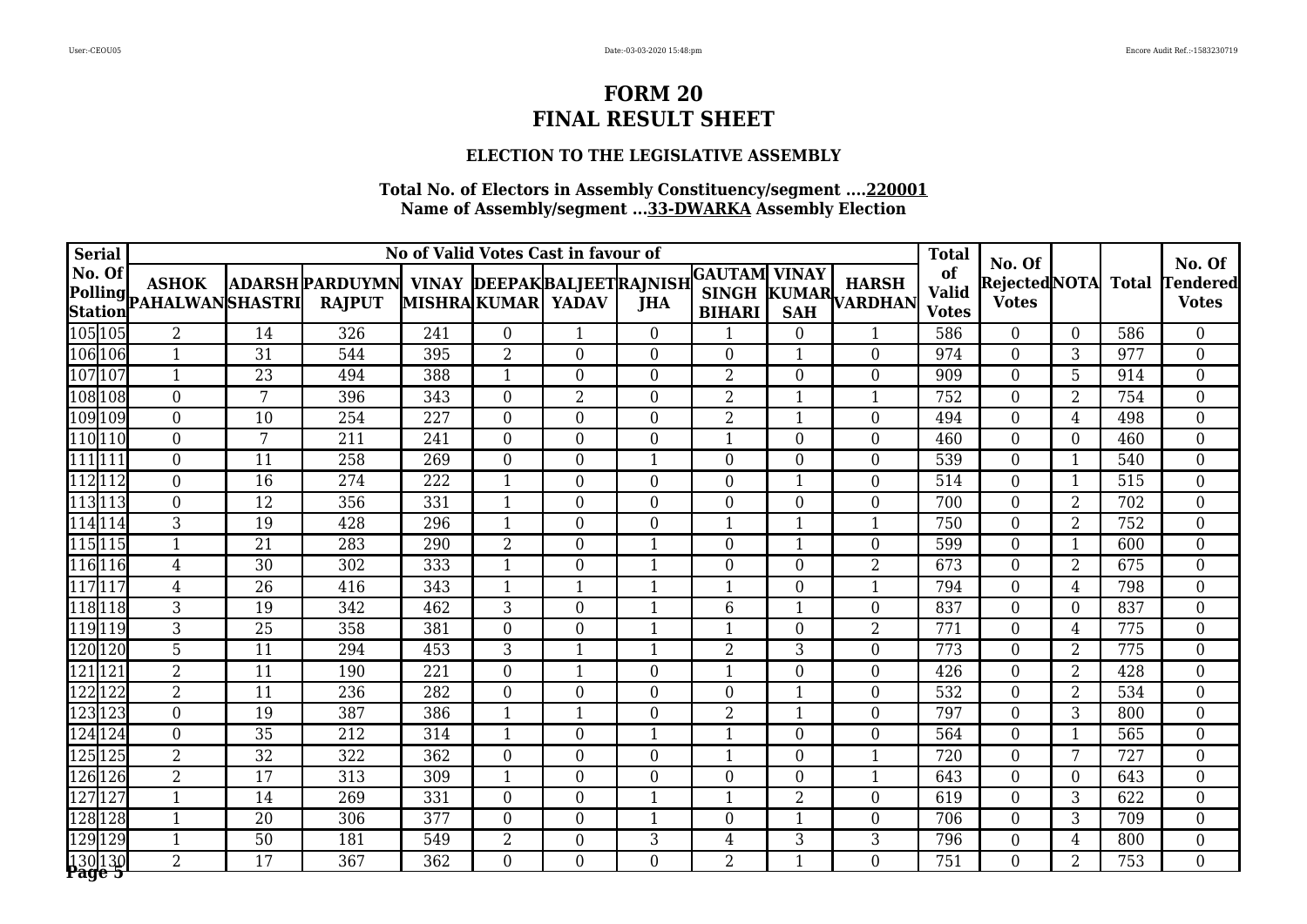### **ELECTION TO THE LEGISLATIVE ASSEMBLY**

| <b>Serial</b>           |                                         |                 |                                                                      |     |                   | No of Valid Votes Cast in favour of |                  |                  |                            |                               | <b>Total</b>                       | No. Of                        |                  |              | No. Of                          |
|-------------------------|-----------------------------------------|-----------------|----------------------------------------------------------------------|-----|-------------------|-------------------------------------|------------------|------------------|----------------------------|-------------------------------|------------------------------------|-------------------------------|------------------|--------------|---------------------------------|
| No. Of                  | <b>ASHOK</b><br>Polling PAHALWANSHASTRI |                 | ADARSH PARDUYMN VINAY DEEPAK BALJEET RAJNISH GAUTAM<br><b>RAJPUT</b> |     | MISHRAKUMAR YADAV |                                     | <b>JHA</b>       | <b>BIHARI</b>    | <b>VINAY</b><br><b>SAH</b> | <b>HARSH</b><br>KUMAR VARDHAN | of<br><b>Valid</b><br><b>Votes</b> | Rejected NOTA<br><b>Votes</b> |                  | <b>Total</b> | <b>Tendered</b><br><b>Votes</b> |
| 131 131                 | $\mathbf{1}$                            | 11              | 368                                                                  | 250 |                   | $\mathbf{0}$                        | $\overline{3}$   | $\overline{0}$   | $\mathbf{1}$               | $\mathbf{1}$                  | 636                                | $\overline{0}$                | $\overline{3}$   | 639          | $\overline{0}$                  |
| 132132                  | $\overline{2}$                          | 8               | 347                                                                  | 307 | $\Omega$          | $\theta$                            | $\Omega$         | 1                | $\overline{2}$             | $\overline{0}$                | 667                                | $\boldsymbol{0}$              | $\overline{2}$   | 669          | $\overline{0}$                  |
| 1331331                 | $\overline{4}$                          | 21              | 232                                                                  | 388 | 3                 | $\mathbf{0}$                        | $\overline{0}$   | $\overline{0}$   | $\overline{0}$             | $\Omega$                      | 648                                | $\boldsymbol{0}$              | 5                | 653          | $\boldsymbol{0}$                |
| 134 134                 | $\overline{0}$                          | 32              | 324                                                                  | 387 | $\overline{2}$    | $\boldsymbol{0}$                    | $\overline{0}$   | $\overline{2}$   | $\overline{2}$             | $\overline{0}$                | 749                                | $\boldsymbol{0}$              | $\mathbf{1}$     | 750          | $\overline{0}$                  |
| 135 135                 | $\overline{2}$                          | 6               | 199                                                                  | 466 | $\Omega$          | $\overline{0}$                      | $\overline{2}$   | $\overline{2}$   | $\mathbf{1}$               | $\Omega$                      | 678                                | $\overline{0}$                | $\mathbf{1}$     | 679          | $\overline{0}$                  |
| 136 136                 | $\overline{4}$                          | $\overline{22}$ | 258                                                                  | 462 | $\overline{0}$    | $\mathbf{1}$                        | $\overline{0}$   | $\overline{0}$   | $\overline{0}$             | $\overline{0}$                | 747                                | $\mathbf 0$                   | $\overline{4}$   | 751          | $\overline{0}$                  |
| 137137                  | $\overline{4}$                          | 29              | 259                                                                  | 532 | $\mathbf{1}$      | $\boldsymbol{0}$                    | $\overline{0}$   | $\overline{4}$   | $\overline{2}$             | $\mathbf{1}$                  | 832                                | $\boldsymbol{0}$              | $\overline{2}$   | 834          | $\overline{0}$                  |
| 138138                  | 3                                       | 18              | 145                                                                  | 377 | $\boldsymbol{0}$  | $\boldsymbol{0}$                    | $\boldsymbol{0}$ | $\mathbf{1}$     | $\boldsymbol{0}$           | $\mathbf 0$                   | 544                                | $\boldsymbol{0}$              | $\boldsymbol{0}$ | 544          | $\boldsymbol{0}$                |
| 139 139                 | $\overline{0}$                          | 15              | 467                                                                  | 242 | $\overline{0}$    | $\overline{0}$                      | $\overline{0}$   | 2                | $\overline{2}$             | $\overline{0}$                | 728                                | $\overline{0}$                | 5                | 733          | 1                               |
| 140 140                 | $\overline{2}$                          | $\overline{20}$ | 451                                                                  | 265 | $\overline{2}$    | $\boldsymbol{0}$                    | $\overline{0}$   | 1                | $\overline{0}$             | $\mathbf{1}$                  | 742                                | $\mathbf{0}$                  | 7                | 749          | $\overline{0}$                  |
| 141 141                 | $\overline{2}$                          | 27              | 283                                                                  | 302 |                   | $\overline{0}$                      | $\mathbf 1$      | 1                | -1                         | $\overline{0}$                | 618                                | $\boldsymbol{0}$              | $\overline{2}$   | 620          | $\overline{0}$                  |
| 142142                  | $\overline{2}$                          | $\overline{28}$ | 314                                                                  | 233 |                   | $\overline{\mathbf{1}}$             | $\theta$         | $\overline{0}$   | $\overline{2}$             | $\theta$                      | 581                                | $\boldsymbol{0}$              | $\mathbf 1$      | 582          | $\boldsymbol{0}$                |
| 143143                  | 3                                       | 25              | 318                                                                  | 479 | 3                 | $\mathbf{1}$                        | $\overline{12}$  | 1                | $\overline{2}$             | $\mathbf{1}$                  | 845                                | $\boldsymbol{0}$              | 6                | 851          | $\overline{0}$                  |
| 144 144                 | 9                                       | $\overline{52}$ | 319                                                                  | 407 | $\overline{0}$    | $\mathbf{0}$                        | $\overline{0}$   | $\overline{2}$   | $\overline{2}$             | 3                             | 794                                | $\overline{0}$                | 6                | 800          | $\overline{0}$                  |
| 145 145                 | $\mathbf{1}$                            | 34              | 254                                                                  | 369 | $\overline{3}$    | $\mathbf{1}$                        | $\overline{3}$   | $\overline{2}$   | $\boldsymbol{0}$           | $\mathbf{1}$                  | 668                                | $\boldsymbol{0}$              | $6\phantom{.}6$  | 674          | $\overline{0}$                  |
| 146146                  | 5                                       | 48              | 301                                                                  | 255 | $\mathbf{1}$      | $\boldsymbol{0}$                    | $\mathbf{1}$     | $\mathbf{1}$     | $\boldsymbol{0}$           | $\overline{0}$                | 612                                | $\overline{0}$                | 9                | 621          | $\overline{0}$                  |
| 147147                  | 2                                       | 48              | 219                                                                  | 447 | 5                 | $\boldsymbol{0}$                    | $\boldsymbol{0}$ | 1                | $\mathbf{1}$               | $\boldsymbol{0}$              | 723                                | $\boldsymbol{0}$              | $\overline{4}$   | 727          | $\boldsymbol{0}$                |
| 148148                  | 2                                       | 30              | 369                                                                  | 542 | $\overline{4}$    | $\boldsymbol{0}$                    | $\mathbf{1}$     | $\overline{2}$   | $\mathbf 1$                | $\overline{0}$                | 951                                | $\overline{0}$                | $\overline{4}$   | 955          | $\overline{0}$                  |
| 149 149                 | $\mathbf{1}$                            | $\overline{23}$ | 322                                                                  | 401 |                   | $\overline{0}$                      | $\overline{3}$   | $\overline{0}$   | $\mathbf 1$                | $\mathbf{1}$                  | 753                                | $\overline{0}$                | $\overline{2}$   | 755          | $\overline{0}$                  |
| 150 150                 | $\overline{2}$                          | $\overline{20}$ | 336                                                                  | 385 | $\Omega$          | $\mathbf{0}$                        | $\Omega$         | $\overline{0}$   | $\overline{0}$             | $\overline{0}$                | 743                                | $\boldsymbol{0}$              | $\mathbf{1}$     | 744          | $\overline{0}$                  |
| 151 151                 | $\mathbf{1}$                            | 26              | 216                                                                  | 321 | $\overline{0}$    | $\overline{0}$                      | $\overline{0}$   | 1                | $\overline{0}$             | $\overline{0}$                | 565                                | $\boldsymbol{0}$              | $\overline{2}$   | 567          | $\mathbf{1}$                    |
| 152 152                 | 3                                       | 36              | 361                                                                  | 445 |                   | $\mathbf{1}$                        | $\boldsymbol{0}$ | $\boldsymbol{0}$ | $\mathbf 1$                | $\overline{0}$                | 848                                | $\boldsymbol{0}$              | 5                | 853          | $\overline{0}$                  |
| 153153                  | $\overline{0}$                          | $\overline{24}$ | 289                                                                  | 284 | $\overline{0}$    | $\mathbf{1}$                        | $\overline{2}$   | $\overline{0}$   | $\overline{0}$             | $\overline{0}$                | 600                                | $\mathbf 0$                   | $\overline{4}$   | 604          | $\overline{0}$                  |
| 154154                  | $\overline{0}$                          | $\overline{34}$ | 292                                                                  | 358 | $\overline{2}$    | $\mathbf{0}$                        | $\overline{1}$   | $\overline{1}$   | $\mathbf{1}$               | $\mathbf{1}$                  | 690                                | $\boldsymbol{0}$              | $\mathbf{1}$     | 691          | $\overline{0}$                  |
| 155155                  | $\mathbf{1}$                            | 34              | 239                                                                  | 416 | $\mathbf{1}$      | $\mathbf{1}$                        | 3                | $\overline{2}$   | $\mathbf{1}$               | 1                             | 699                                | $\boldsymbol{0}$              | $\boldsymbol{0}$ | 699          | $\overline{0}$                  |
| 156156<br><b>Page 6</b> | 3                                       | 35              | 280                                                                  | 293 | $\overline{0}$    | $\boldsymbol{0}$                    | $\overline{0}$   | $\overline{2}$   | $\mathbf{1}$               | $\Omega$                      | 614                                | $\boldsymbol{0}$              | $\overline{2}$   | 616          | $\mathbf{1}$                    |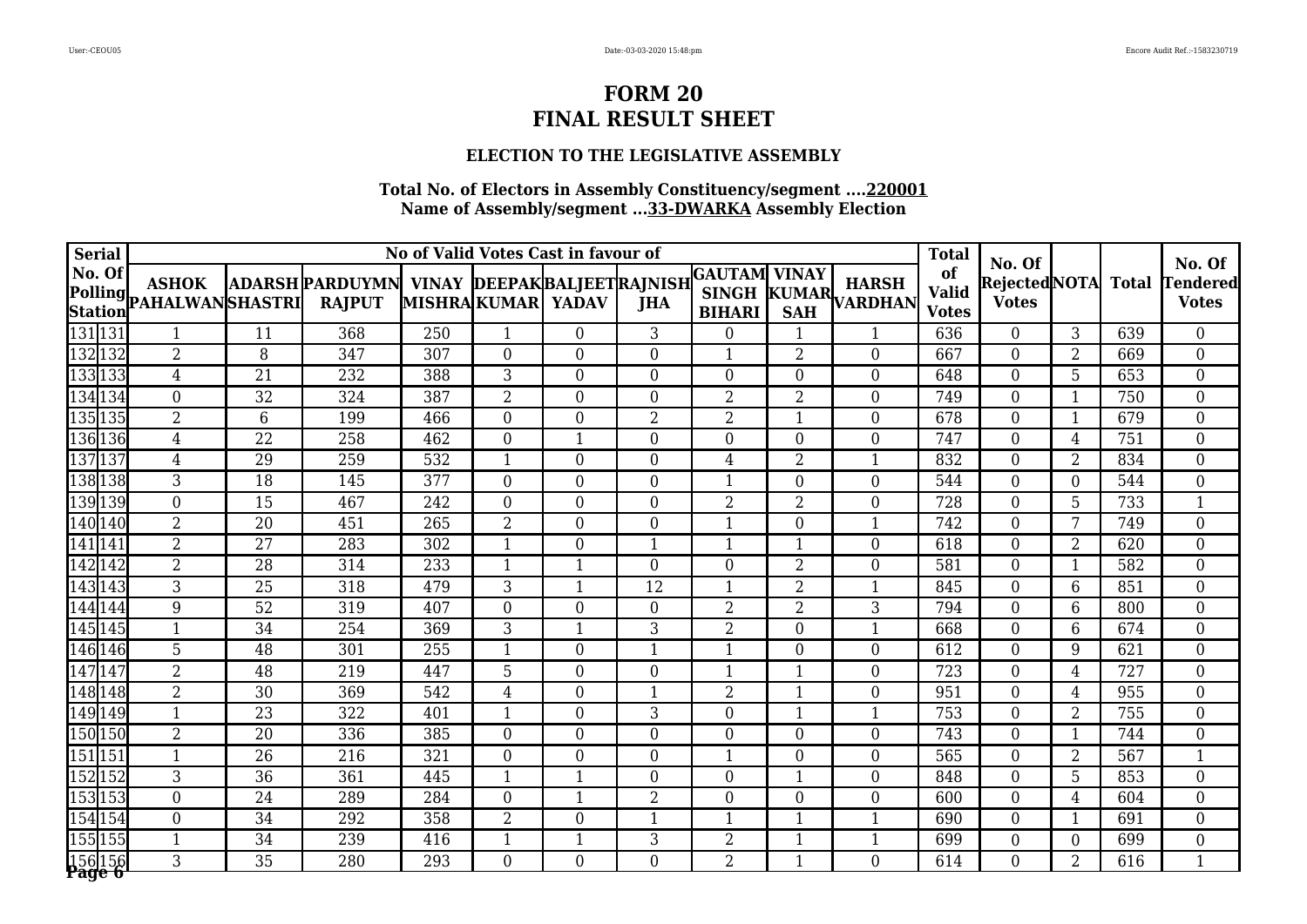### **ELECTION TO THE LEGISLATIVE ASSEMBLY**

| <b>Serial</b> |                          |                                         |                 |                                                               |     |                      | No of Valid Votes Cast in favour of |                  |                                                |                  |                               | <b>Total</b>                       | No. Of                       |                 |              | No. Of                          |
|---------------|--------------------------|-----------------------------------------|-----------------|---------------------------------------------------------------|-----|----------------------|-------------------------------------|------------------|------------------------------------------------|------------------|-------------------------------|------------------------------------|------------------------------|-----------------|--------------|---------------------------------|
| No. Of        |                          | <b>ASHOK</b><br>Polling PAHALWANSHASTRI |                 | ADARSH PARDUYMN VINAY DEEPAK BALJEET RAJNISH<br><b>RAJPUT</b> |     | MISHRA KUMAR   YADAV |                                     | <b>JHA</b>       | <b>GAUTAM</b><br><b>SINGH</b><br><b>BIHARI</b> | <b>VINAY</b>     | <b>HARSH</b><br>KUMAR VARDHAN | of<br><b>Valid</b><br><b>Votes</b> | RejectedNOTA<br><b>Votes</b> |                 | <b>Total</b> | <b>Tendered</b><br><b>Votes</b> |
|               | 157 157                  | $\overline{2}$                          | $\overline{37}$ | 288                                                           | 356 | $\overline{2}$       | $\mathbf{1}$                        | $\overline{2}$   | $\overline{0}$                                 | $\overline{0}$   | $\mathbf{1}$                  | 689                                | $\overline{0}$               | $\overline{4}$  | 693          | $\overline{0}$                  |
|               | 158 158                  | $\overline{2}$                          | $\overline{41}$ | 441                                                           | 457 | $\overline{2}$       | $\boldsymbol{0}$                    | $\overline{0}$   | $\overline{0}$                                 | $\theta$         | $\overline{0}$                | 943                                | $\boldsymbol{0}$             | $\overline{4}$  | 947          | $\boldsymbol{0}$                |
|               | 159 159                  | 3                                       | 11              | 401                                                           | 535 | 3                    | $\overline{1}$                      | $\overline{2}$   | $\boldsymbol{0}$                               | 1                | $\overline{0}$                | 957                                | $\boldsymbol{0}$             | 5               | 962          | $\overline{0}$                  |
|               | 160 160                  | 5                                       | 23              | 345                                                           | 535 | $\overline{2}$       | $\mathbf{1}$                        | $\mathbf{1}$     | 5                                              | $\mathbf{1}$     | $\overline{0}$                | 918                                | $\boldsymbol{0}$             | 3               | 921          | $\boldsymbol{0}$                |
| 161 161       |                          | $\Omega$                                | $\overline{36}$ | 96                                                            | 436 | $\mathbf{1}$         | $\overline{0}$                      | 1                | $\overline{0}$                                 | $\mathbf{1}$     | $\overline{2}$                | 573                                | $\overline{0}$               | $\mathbf{1}$    | 574          | $\overline{0}$                  |
| 162 162       |                          | $\mathbf{1}$                            | $\overline{47}$ | 145                                                           | 417 | $\mathbf{1}$         | $\boldsymbol{0}$                    | $\boldsymbol{0}$ | $\overline{2}$                                 | $\overline{2}$   | $\boldsymbol{0}$              | 615                                | $\boldsymbol{0}$             | 3               | 618          | $\boldsymbol{0}$                |
|               | 163 163                  | $\mathbf{1}$                            | 24              | 160                                                           | 542 | $\overline{0}$       | $\boldsymbol{0}$                    | $\overline{0}$   | $\mathbf{1}$                                   | $\theta$         | $\overline{0}$                | 728                                | $\boldsymbol{0}$             | $\overline{2}$  | 730          | $\boldsymbol{0}$                |
|               | 164 164                  | $\overline{2}$                          | 48              | 159                                                           | 647 | $\mathbf{1}$         | $\mathbf{1}$                        | $\overline{2}$   | $\pmb{0}$                                      | $\boldsymbol{0}$ | $\boldsymbol{0}$              | 860                                | $\boldsymbol{0}$             | $\overline{2}$  | 862          | $\boldsymbol{0}$                |
|               | 165 165                  | 1                                       | 55              | 255                                                           | 344 | $\overline{2}$       | $\boldsymbol{0}$                    | $\overline{2}$   | $\overline{2}$                                 | $\overline{0}$   | $\overline{2}$                | 663                                | $\boldsymbol{0}$             | $\mathbf{1}$    | 664          | $\boldsymbol{0}$                |
|               | 166 166                  | $\overline{4}$                          | 36              | 355                                                           | 470 | $\mathbf{1}$         | $\mathbf{1}$                        | $\mathbf{1}$     | $\overline{2}$                                 | $\overline{2}$   | $\boldsymbol{0}$              | 872                                | $\overline{0}$               | $\overline{4}$  | 876          | $\boldsymbol{0}$                |
|               | 167167                   | 1                                       | 33              | 389                                                           | 394 | 1                    | $\mathbf{1}$                        | 1                | 1                                              | $\overline{0}$   | 1                             | 822                                | $\overline{0}$               | $\overline{4}$  | 826          | $\boldsymbol{0}$                |
|               | 168 168                  | $\overline{2}$                          | $\overline{16}$ | 393                                                           | 378 | $\overline{0}$       | $\overline{2}$                      | $\overline{2}$   | $\overline{0}$                                 | $\overline{0}$   | $\mathbf{0}$                  | 793                                | $\boldsymbol{0}$             | $\mathbf{1}$    | 794          | $\overline{0}$                  |
|               | 169 169                  | 1                                       | 17              | 195                                                           | 388 | $\Omega$             | $\boldsymbol{0}$                    | $\overline{0}$   | $\overline{2}$                                 | 4                | $\mathbf{0}$                  | 607                                | $\overline{0}$               | $\overline{0}$  | 607          | $\boldsymbol{0}$                |
|               | 170 170                  | $\Omega$                                | 26              | 237                                                           | 218 |                      | $\mathbf{1}$                        | $\overline{0}$   | 1                                              | 1                | $\theta$                      | 485                                | $\overline{0}$               | $\mathbf{1}$    | 486          | $\overline{0}$                  |
| 171 171       |                          | $\Omega$                                | $\overline{27}$ | 324                                                           | 352 | $\overline{0}$       | $\overline{0}$                      | $\overline{0}$   | $\overline{2}$                                 |                  | $\mathbf{1}$                  | 707                                | $\overline{0}$               | $\mathbf{0}$    | 707          | $\boldsymbol{0}$                |
| 172 172       |                          | $\overline{2}$                          | 9               | 260                                                           | 239 | $\Omega$             | $\overline{0}$                      | $\theta$         | $\overline{0}$                                 | $\theta$         | $\theta$                      | 510                                | $\overline{0}$               | $\mathbf{1}$    | 511          | $\overline{0}$                  |
|               | 173173                   | $\overline{2}$                          | $\overline{29}$ | $\overline{295}$                                              | 298 | $\overline{0}$       | $\boldsymbol{0}$                    | $\overline{0}$   | $\overline{0}$                                 | $\theta$         | $\overline{2}$                | 626                                | $\boldsymbol{0}$             | $\overline{2}$  | 628          | $\boldsymbol{0}$                |
|               | 174174                   | $\mathbf{1}$                            | 36              | 302                                                           | 466 | $\mathbf{1}$         | $\mathbf{0}$                        | $\overline{0}$   | $\overline{2}$                                 | $\mathbf{1}$     | $\mathbf{1}$                  | 810                                | $\overline{0}$               | $\overline{0}$  | 810          | $\overline{0}$                  |
|               | 175 175                  | $\boldsymbol{0}$                        | $\overline{10}$ | 337                                                           | 359 | $\mathbf{1}$         | $\boldsymbol{0}$                    | $\boldsymbol{0}$ | $\overline{0}$                                 | $\mathbf{1}$     | $\mathbf{1}$                  | 709                                | $\mathbf 0$                  | $\overline{2}$  | 711          | $\overline{0}$                  |
|               | 176 176                  | $\overline{2}$                          | 18              | 242                                                           | 337 | $\boldsymbol{0}$     | $\boldsymbol{0}$                    | $\boldsymbol{0}$ | $\overline{2}$                                 | $\boldsymbol{0}$ | $\overline{0}$                | 601                                | $\overline{0}$               | $\mathbf{1}$    | 602          | $\boldsymbol{0}$                |
|               | 177177                   | $\overline{2}$                          | 19              | 391                                                           | 491 |                      | $\boldsymbol{0}$                    | $\boldsymbol{0}$ | $\overline{2}$                                 | $\boldsymbol{0}$ | $\mathbf{1}$                  | 907                                | $\boldsymbol{0}$             | $\mathbf{1}$    | 908          | $\boldsymbol{0}$                |
|               | 178 178                  | $\overline{2}$                          | 33              | 297                                                           | 402 | 5                    | $\boldsymbol{0}$                    | $\boldsymbol{0}$ | 1                                              | $\mathbf 1$      | $\overline{0}$                | 741                                | $\mathbf 0$                  | $\overline{2}$  | 743          | $\boldsymbol{0}$                |
|               | 179 179                  | $\mathbf{1}$                            | 29              | 376                                                           | 479 |                      | $\mathbf{1}$                        | $\overline{0}$   | $\mathbf{1}$                                   | $\mathbf{1}$     | $\mathbf{0}$                  | 889                                | $\overline{0}$               | 3               | 892          | $\overline{0}$                  |
|               | 180 180                  | 3                                       | 20              | 435                                                           | 438 |                      | $\boldsymbol{0}$                    | 1                | $\overline{2}$                                 |                  |                               | 902                                | $\boldsymbol{0}$             | $\overline{2}$  | 904          | $\boldsymbol{0}$                |
| 181 181       |                          | 4                                       | 117             | 397                                                           | 455 | $\boldsymbol{0}$     | $\boldsymbol{0}$                    | 1                | $\mathbf{1}$                                   | 3                | $\overline{2}$                | 980                                | $\boldsymbol{0}$             | $6\phantom{.}6$ | 986          | $\mathbf{1}$                    |
|               | 182 182<br><b>Page</b> 7 | $\mathbf{1}$                            | 58              | 419                                                           | 411 | $\Omega$             | $\overline{0}$                      | 1                | $\overline{2}$                                 | 1                | $\mathbf{1}$                  | 894                                | $\Omega$                     | $\overline{2}$  | 896          | $\overline{0}$                  |